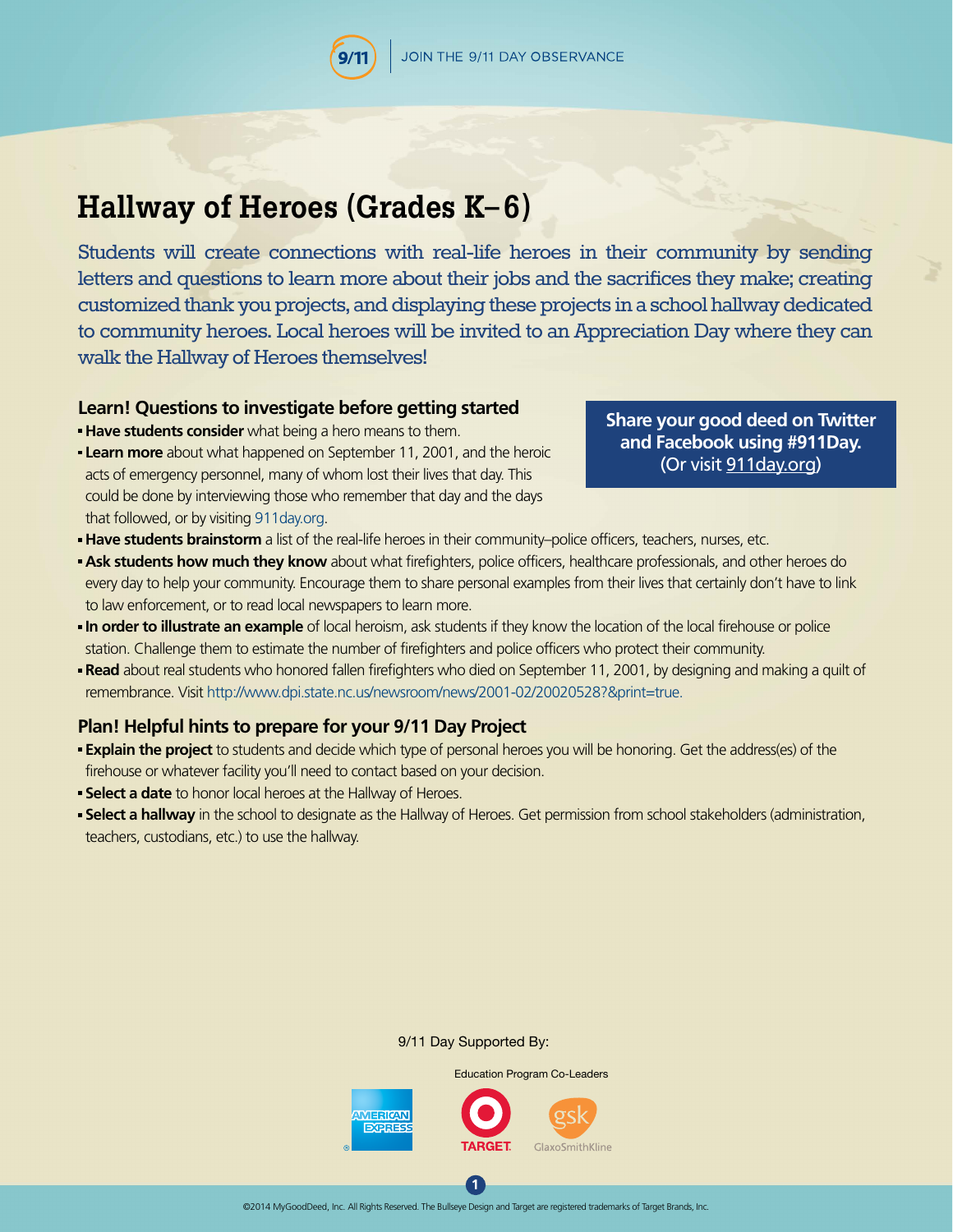

- **Create a list** of questions to ask the heroes who are chosen to learn more about their jobs, their sacrifices, and what they do to protect, serve, or improve the community. Make several copies of the list of questions so each local hero who participates in the project can have one. Include a space for "heroes" to write their names and how long they have been in their chosen professions.
- **Have students** write their letters to a local hero of theirs, introducing themselves and explaining that they would like to learn more about what their hero does for the community. Include the list of questions along with the letter and collect all letters together in one packet to send to the firehouse, hospital, or whatever facility is appropriate.
- **Send the packet of letters along with a cover note explaining** that students would like to honor the heroes they've chosen for the project. Request that individual doctors, teachers or whomever the subjects might be fill out the answers to students' questions and, if comfortable, include their names and how long they have been in their job. A photo would be great, too!
- **Get** art materials for the thank you projects donated from a local crafts store.

### **Do! Ready, set, go!**

- **Once the letters come back** from the local heroes, have students read them. What can they learn from the letters? What surprises them most? What commonalities can they identify among all of the heroes? What would they want to say to these heroes?
- **Give** students ample time to create projects of thanks for the local heroes. This project should include information about the hero and what he or she has done to protect, improve, and serve the community. It can be a thank you letter, a poster, a sculpture, a diorama, a picture, or anything that could be featured in the Hallway of Heroes. Encourage students to include specific information about the hero they are featuring.
- **Create and send invitations** to the police station or other facility inviting all local heroes to come walk the Hallway of Heroes on the designated date.
- **Invite parents and other community leaders** so they can also say thank you!
- **Come up with ideas** for how the projects can be displayed in the hallway and organize groups of students to decorate and create the displays. Make a "red carpet" from bulletin board paper for the heroes to walk down!
- **Assign different roles** for students on the day of thanks, including greeters, speakers, photographers, videographers, etc.
- **On the day of thanks,** greet each hero and walk him or her down the hallway. Have students line up to clap and thank each hero!

### **Think! Reflect on how your 9/11 Day Project has impacted students and the community**

Have students create a graffiti wall (on butcher paper or a bulletin board) that shares what being a hero means to them. If possible, display the graffiti wall in the Hallway of Heroes.

#### 9/11 Day Supported By:

Education Program Co-Leaders